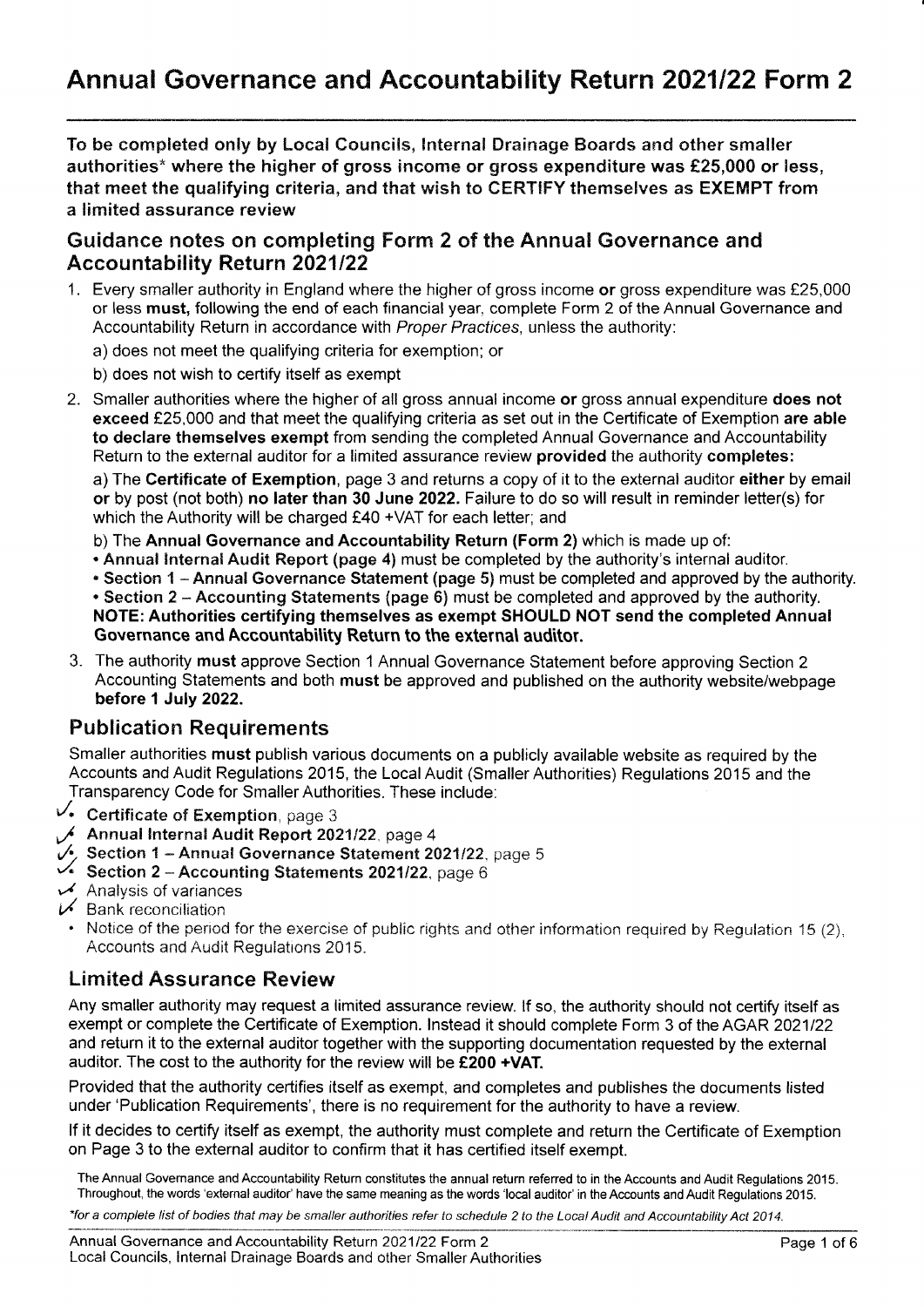## Guidance notes on completing Form 2 of the Annual Governance and Accountability Return (AGAR) 2021/22, Sections 1 and 2

- . An authority that wishes to declare itself exempt from the requirement for a limited assurance review must do so at a meeting of the authority after 31 March 2022. It should not submit its Annual Governance and Accountability Return to the external auditor. However, as part of a more proportionate regime, the authority must comply with the requirements of the Transparency Code for Smaller Authorities.
- The Certificate of Exemption must be returned to the external auditor no later than 30 June 2022. Reminder letters will incur a charge of £40 +VAT for each letter.
- The authority must comply with Proper Practices in completing Sections 1 and 2 of this AGAR and the Certificate of Exemption. Proper Practices are found in the Practitioners' Guide\* which is updated from time to time and contains everything needed to prepare successfully for the financial year-end.
- The authority should receive and note the Annual Internal Audit Report before approving the Annual Governance Statement and the accounts.
- . The Annual Governance Statement (Section 1) must be approved on the same day or before the Accounting Statements (Section 2) and evidenced by the agenda or minute references
- . The Responsible Financial Officer (RFO) must certify the accounts (Section 2) before they are presented to the authority for approval. The authority must in this order; consider, approve and sign the accounts.
- . The RFO is required to commence the public rights period as soon as practical after the date of the AGAR approval.
- . Make sure that the AGAR is complete (no highlighted boxes left empty), and is properly signed and dated. Avoid making amendments to the completed annual return. Any amendments must be approved by the authority and properly initialled.
- . Use the checklist provided below to review the AGAR for completeness at the meeting at which it is signed off.
- . You must inform your external auditor about any change of Clerk, Responsible Financial Officer or Chairman, and provide relevant authority owned generic email addresses and telephone numbers.
- . The authority must publish numerical and narrative explanations for significant variances in the accounting statements on page 6. Guidance is provided in the Practitioners' Guide\* which may assist.
- . Make sure that the accounting statements add up and the balance carried forward from the previous year (Box 7 of 2021) equals the balance brought forurard in the current year (Box 1 of 2022).
- . The Responsible Financial Officer (RFO), on behalf of the authority, must set the commencement date for the exercise of public rights of 30 consecutive working days which must include the first ten working days of July.
- . The authority must publish, on the authority website/webpage, the information required by Regulation 15 (2), Accounts and Audit Regulations 2015, including the period for the exercise of public rights and the name and address of the external auditor before 1 July 2022.

| Completion checklist - 'No' answers mean you may not have met requirements |                                                                                                                                                      |  | No. |
|----------------------------------------------------------------------------|------------------------------------------------------------------------------------------------------------------------------------------------------|--|-----|
| All sections                                                               | Have all highlighted boxes been completed?                                                                                                           |  |     |
|                                                                            | Have the dates set for the period for the exercise of public rights been published?                                                                  |  |     |
| Internal Audit Report                                                      | Have all highlighted boxes been completed by the internal auditor and<br>explanations provided?                                                      |  |     |
| Section 1                                                                  | For any statement to which the response is 'no', is an explanation available<br>for publication?                                                     |  |     |
| Section 2                                                                  | Has the authority's approval of the accounting statements been confirmed by<br>the signature of the Chairman of the approval meeting?                |  |     |
|                                                                            | Has an explanation of significant variations been published where required?                                                                          |  |     |
|                                                                            | Is an explanation of any difference between Box 7 and Box 8 available, should<br>a question be raised by a local elector and/or an interested party? |  |     |
| Sections 1 and 2                                                           | Trust funds – have all disclosures been made if the authority as a body corporate<br>is a sole managing trustee? (Local Councils only)               |  |     |

#### "Governance and Accountability for Smaller Authorities in England - a Practitioners' Guide to Proper Praetices, can be downloaded from www.nalc.gov.uk or from www.ada.org.uk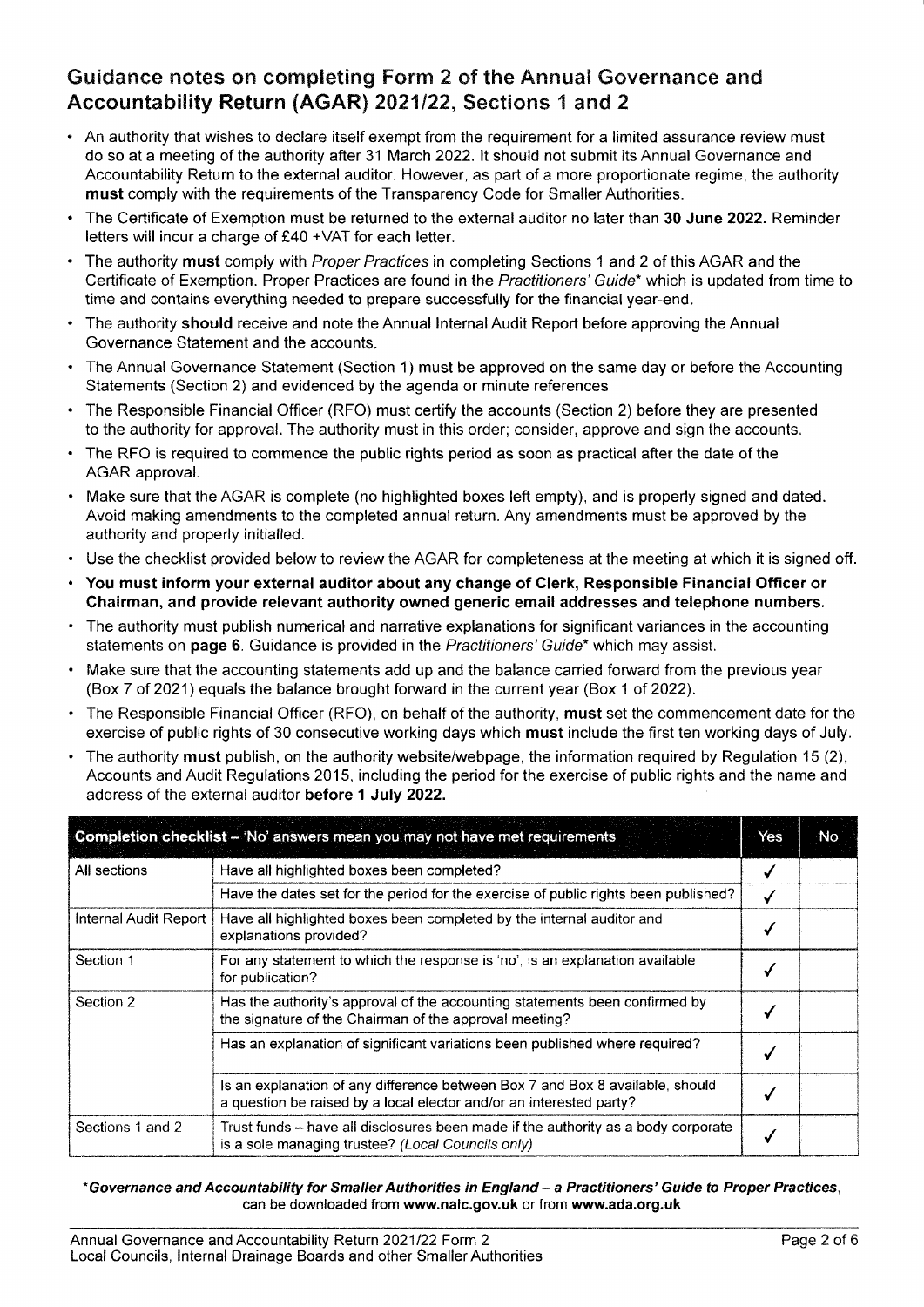## Certificate of Exemption - AGAR 2021/22 Form 2

To be completed by smaller authorities where the higher of gross income or gross expenditure did not exceed £25,000 in the year of account ended 31 March 2022, and that wish to certify themselves as exempt from a limited assurance review under Section 9 of the Local Audit (Smaller Authorities) Regulations 2015

There is no requirement to have a limited assurance review or to submit an Annual Governance and Accountability Return to the external auditor, provided that the authority has certified itself as exempt at a meeting of the authority after 31 March 2022 and a completed Certificate of Exemption is submitted no later than 30 June 2022 notifying the external auditor.

### HARRINGWORTH PARISH COUNCIL

certifies that during the financial year 2021/22, the higher of the authority's total gross income for the year or total gross annual expenditure, for the year did not exceed €25,000

Total annual gross income for the authority  $2021/22$ :  $E9,219$ 

Total annual gross expenditure for the authority 2021/22: £8,564

There are certain circumstances in which an authority will be unable to certify itself as exempt, so that a limited assurance review will still be required. lf an authority is unable to confirm the statements below then it cannot certify itself as exempt and it must submit the completed Annual Governance and Accountability Return Form 3 to the external auditor to undertake a limited assurance review for which a fee of £200 +VAT will be payable.

By signing this Certificate of Exemption you are confirming that:

- . The authority was in existence on 1st April <sup>2018</sup>
- . ln relation to the preceding financialyear (2020121), the external auditor has not:
	- . issued a public interest report in respect of the authority or any entity connected with it
	- . made a statutory recommendation to the authority, relating to the authority or any entity connected with it
	- . issued an advisory notice under paragraph 1(1) of Schedule 8 to the Local Audit and Accountability Act 2014 ("the Act"), and has not withdrawn the notice
	- . commenced judicial review proceedings under section 31(1) of the Act
	- . made an application under section 28(1) of the Act for a declaration that an item of account is unlawful, and the application has not been withdrawn nor has the court refused to make the declaration
- . The court has not declared an item of account unlawful affer a person made an appeal under section 28(3) of the Act.

lf you are able to confirm that the above statements apply and that the authority neither received gross income, nor incurred gross expenditure, exceeding £25,000, then the Certificate of Exemption can be signed and a copy submitted to the external auditor either by email or by post (not both).

The Annual Internal Audit Report, Annual Governance Statement, Accounting Statements, an analysis of variances and the bank reconciliation plus the information required by Regulation 15 (2), Accounts and Audit Regulations 2015 including the period for the exercise of public rights still need to be fully completed and, along with a copy of this certificate, published on the authority website/webpage\* before 1 July 2022. By signing this certificate you are also confirming that you are aware of this requirement.

 $06/201$ 

| 6 /eef 'rz-

Signed by the Responsible Financial Officer

felles

Generic email address of Authority

harring worth parish council @gmail.com

\*Published web address

www.harringworthparishcouncil.co.uk

I confirm that this Certificate of Exemption was approved by this authority on this date:

as recorded in minute reference:  $16/06/202$ 

Date  $\begin{bmatrix} 16/06/22 \end{bmatrix}$  as recorded in minute refere

Telephone number 07860 540472

ONLY this Certificate of Exemption should be returned EITHER by email OR by post (not both) as soon as possible after certification to your external auditor, but no later than 30 June 2022. Reminder letters incur a charge of £40 +VAT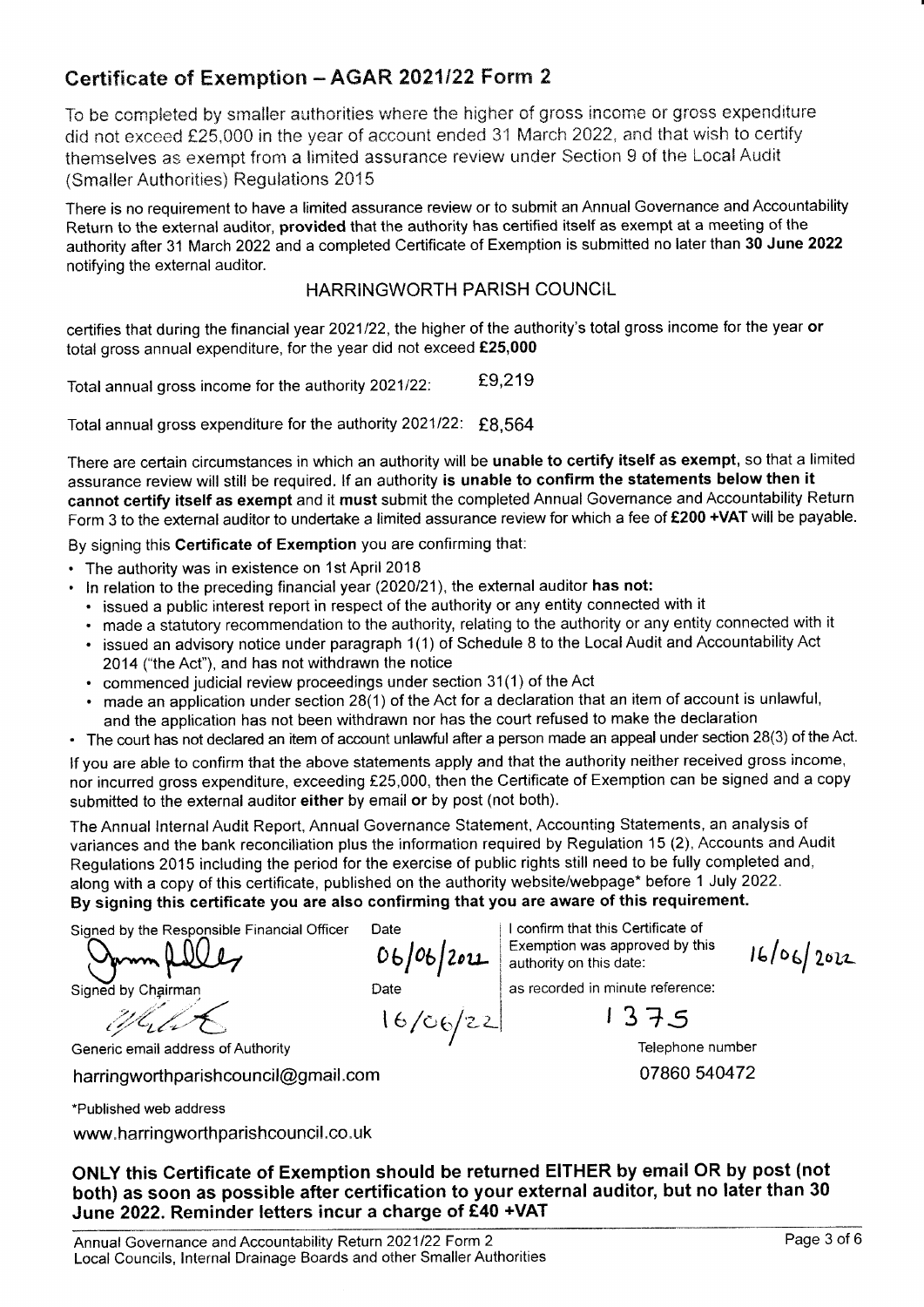## Annual Internal Audit Report 2021/22

### HARRINGWORTH PARISH COUNCIL

#### www.harringworthparishcouncil.co.uk

During the financial year ended 31 March 2022, this authority's internal auditor acting independently and on the basis of an assessment of risk, carried out a selective assessment of compliance with the relevant procedures and controls in operation and obtained appropriate evidence from the authority.

The internal audit for 2021/22 has been carried out in accordance with this authority's needs and planned coverage. On the basis of the findings in the areas examined, the internal audit conclusions are summarised in this table. Set out below are the objectives of internal control and alongside are the internal audit conclusions on whether, in all significant respects, the control objectives were being achieved throughout the flnancial year to a standard adequate to meet the needs of this authority.

| Internal control objective                                                                                                                                                                                                                                                                                            | Yes | $No*$ | Not<br>covered** |
|-----------------------------------------------------------------------------------------------------------------------------------------------------------------------------------------------------------------------------------------------------------------------------------------------------------------------|-----|-------|------------------|
| A. Appropriate accounting records have been properly kept throughout the financial year.                                                                                                                                                                                                                              | ✓   |       |                  |
| B. This authority complied with its financial regulations, payments were supported by invoices, all<br>expenditure was approved and VAT was appropriately accounted for.                                                                                                                                              | V   |       |                  |
| C. This authority assessed the significant risks to achieving its objectives and reviewed the adequacy<br>of arrangements to manage these.                                                                                                                                                                            | ✔   |       |                  |
| D. The precept or rates requirement resulted from an adequate budgetary process; progress against<br>the budget was regularly monitored; and reserves were appropriate.                                                                                                                                               | ✓   |       |                  |
| E. Expected income was fully received, based on correct prices, properly recorded and promptly<br>banked; and VAT was appropriately accounted for.                                                                                                                                                                    | V   |       |                  |
| F. Petty cash payments were properly supported by receipts, all petty cash expenditure was<br>approved and VAT appropriately accounted for.                                                                                                                                                                           | V   |       |                  |
| G. Salaries to employees and allowances to members were paid in accordance with this authority's<br>approvals, and PAYE and NI requirements were properly applied.                                                                                                                                                    | V   |       |                  |
| H. Asset and investments registers were complete and accurate and properly maintained.                                                                                                                                                                                                                                | V   |       |                  |
| I. Periodic bank account reconciliations were properly carried out during the year.                                                                                                                                                                                                                                   | V   |       |                  |
| J. Accounting statements prepared during the year were prepared on the correct accounting basis<br>(receipts and payments or income and expenditure), agreed to the cash book, supported by an<br>adequate audit trail from underlying records and where appropriate debtors and creditors were<br>properly recorded. | V   |       |                  |
| K. If the authority certified itself as exempt from a limited assurance review in 2020/21, it met the<br>exemption criteria and correctly declared itself exempt. (If the authority had a limited assurance<br>review of its 2020/21 AGAR tick "not covered")                                                         | V   |       |                  |
| L. The authority publishes information on a free to access website/webpage up to date at the time of<br>the internal audit in accordance with any relevant transparency code requirements                                                                                                                             | V   |       |                  |
| M. The authority, during the previous year (2020-21) correctly provided for the period for the<br>exercise of public rights as required by the Accounts and Audit Regulations (evidenced by the<br>notice published on the website and/or authority approved minutes confirming the dates set).                       | V   |       |                  |
| N. The authority has complied with the publication requirements for 2020/21 AGAR<br>(see AGAR Page 1 Guidance Notes).                                                                                                                                                                                                 | ✔   |       |                  |
| O. (For local councils only)<br>Trust funds (including charitable) - The council met its responsibilities as a trustee.                                                                                                                                                                                               | Yes | No.   | Not applicable   |

For any other risk areas identifled by this authority adequate controls existed (list any other risk areas on separate sheets if needed).

23/05/2022 24/05/2022 25/05/2022 W Waterman F.C.C.A.

Date(s) internal audit undertaken Name of person who carried out the internal audit

Signature of person who

Signature of person who carried out the internal audit of the carried out the internal audit of the carried out the internal audit of the carried out the internal audit of the carried out the internal audit of the carried

\*If the response is 'no' please state the implications and action being taken to address any weakness in control identified (add separate sheets if needed).

\*\*Note: If the response is 'not covered' please state when the most recent internal audit work was done in this area and when it is next planned; or, if coverage is not required, the annual internal audit report must explain why not (add separate sheets if needed).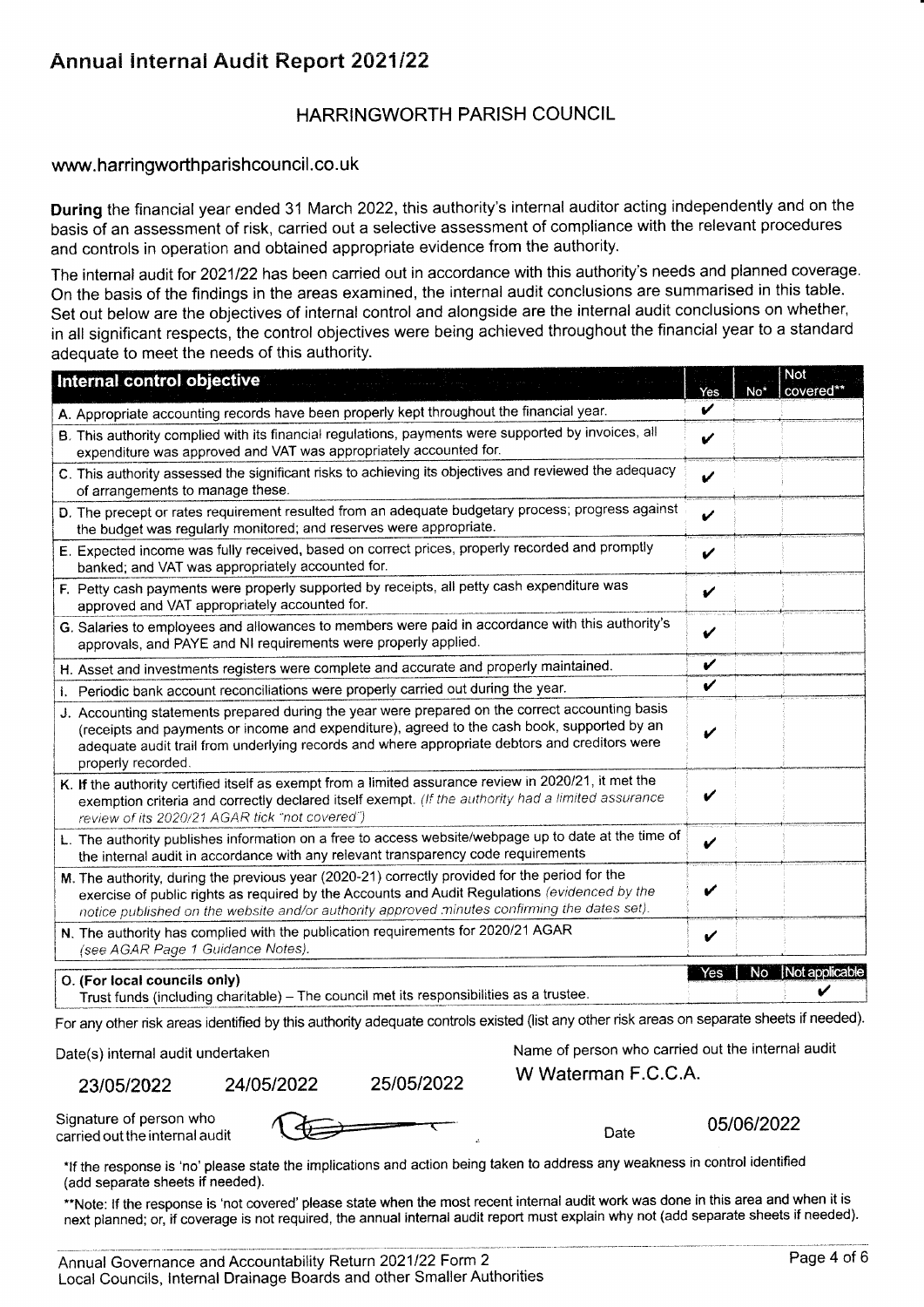## Section 1 - Annual Governance Statement 2021/22

We acknowledge as the members of:

#### **HARRINGWORTH PARISH COUNCIL**

our responsibility for ensuring that there is a sound system of internal control, including arrangements for the preparation of the Accounting Statements. We confirm, to the best of our knowledge and belief, with respect to the Accounting Statements for the year ended 31 March 2022, that:

|                                                                                                                                                                                                                                                                                                                | Agreed |     |                                                                                                                                                                                               |  |
|----------------------------------------------------------------------------------------------------------------------------------------------------------------------------------------------------------------------------------------------------------------------------------------------------------------|--------|-----|-----------------------------------------------------------------------------------------------------------------------------------------------------------------------------------------------|--|
|                                                                                                                                                                                                                                                                                                                | Yes.   | No  | 'Yes' means that this authority:                                                                                                                                                              |  |
| 1. We have put in place arrangements for effective financial<br>management during the year, and for the preparation of<br>the accounting statements.                                                                                                                                                           |        |     | prepared its accounting statements in accordance<br>with the Accounts and Audit Regulations.                                                                                                  |  |
| 2. We maintained an adequate system of internal control<br>including measures designed to prevent and detect fraud<br>and corruption and reviewed its effectiveness.                                                                                                                                           |        |     | made proper arrangements and accepted responsibility<br>for safeguarding the public money and resources in<br>its charge.                                                                     |  |
| 3. We took all reasonable steps to assure ourselves<br>that there are no matters of actual or potential<br>non-compliance with laws, regulations and Proper<br>Practices that could have a significant financial effect<br>on the ability of this authority to conduct its<br>business or manage its finances. |        |     | has only done what it has the legal power to do and has<br>complied with Proper Practices in doing so.                                                                                        |  |
| 4. We provided proper opportunity during the year for<br>the exercise of electors' rights in accordance with the<br>requirements of the Accounts and Audit Regulations.                                                                                                                                        |        |     | during the year gave all persons interested the opportunity to<br>inspect and ask questions about this authority's accounts.                                                                  |  |
| 5. We carried out an assessment of the risks facing this<br>authority and took appropriate steps to manage those<br>risks, including the introduction of internal controls and/or<br>external insurance cover where required.                                                                                  |        |     | considered and documented the financial and other risks it<br>faces and dealt with them properly.                                                                                             |  |
| 6. We maintained throughout the year an adequate and<br>effective system of internal audit of the accounting<br>records and control systems.                                                                                                                                                                   |        |     | arranged for a competent person, independent of the financial<br>controls and procedures, to give an objective view on whether<br>internal controls meet the needs of this smaller authority. |  |
| 7. We took appropriate action on all matters raised<br>in reports from internal and external audit.                                                                                                                                                                                                            |        |     | responded to matters brought to its attention by internal and<br>external audit.                                                                                                              |  |
| 8. We considered whether any litigation, liabilities or<br>commitments, events or transactions, occurring either<br>during or after the year-end, have a financial impact on<br>this authority and, where appropriate, have included them<br>in the accounting statements.                                     |        |     | disclosed everything it should have about its business activity<br>during the year including events taking place after the year<br>end if relevant.                                           |  |
| 9. (For local councils only) Trust funds including<br>charitable. In our capacity as the sole managing<br>trustee we discharged our accountability<br>responsibilities for the fund(s)/assets, including<br>financial reporting and, if required, independent<br>examination or audit.                         | Yes    | No. | N/A<br>has met all of its responsibilities where as a body<br>corporate it is a sole managing trustee of a local trust<br>or trusts.                                                          |  |

\*For any statement to which the response is 'no', an explanation must be published

This Annual Governance Statement was approved at a meeting of the authority on:

 $1606/2022$ 

and recorded as minute reference:<br> $\begin{array}{c} \n\downarrow 3 \rightarrow \end{array}$ 

Signed by the Chairman and Clerk of the meeting where approval was given:

ance Co Chairman Clerk

| Other information required by the Transparency Code (not part of the Annual Governance Statement)     |        |  |
|-------------------------------------------------------------------------------------------------------|--------|--|
| The authority website/webpage is up to date and the information required by the Transparency Code has | Yes No |  |
| I been published.                                                                                     |        |  |

#### www.harringworthparishcouncil.co.uk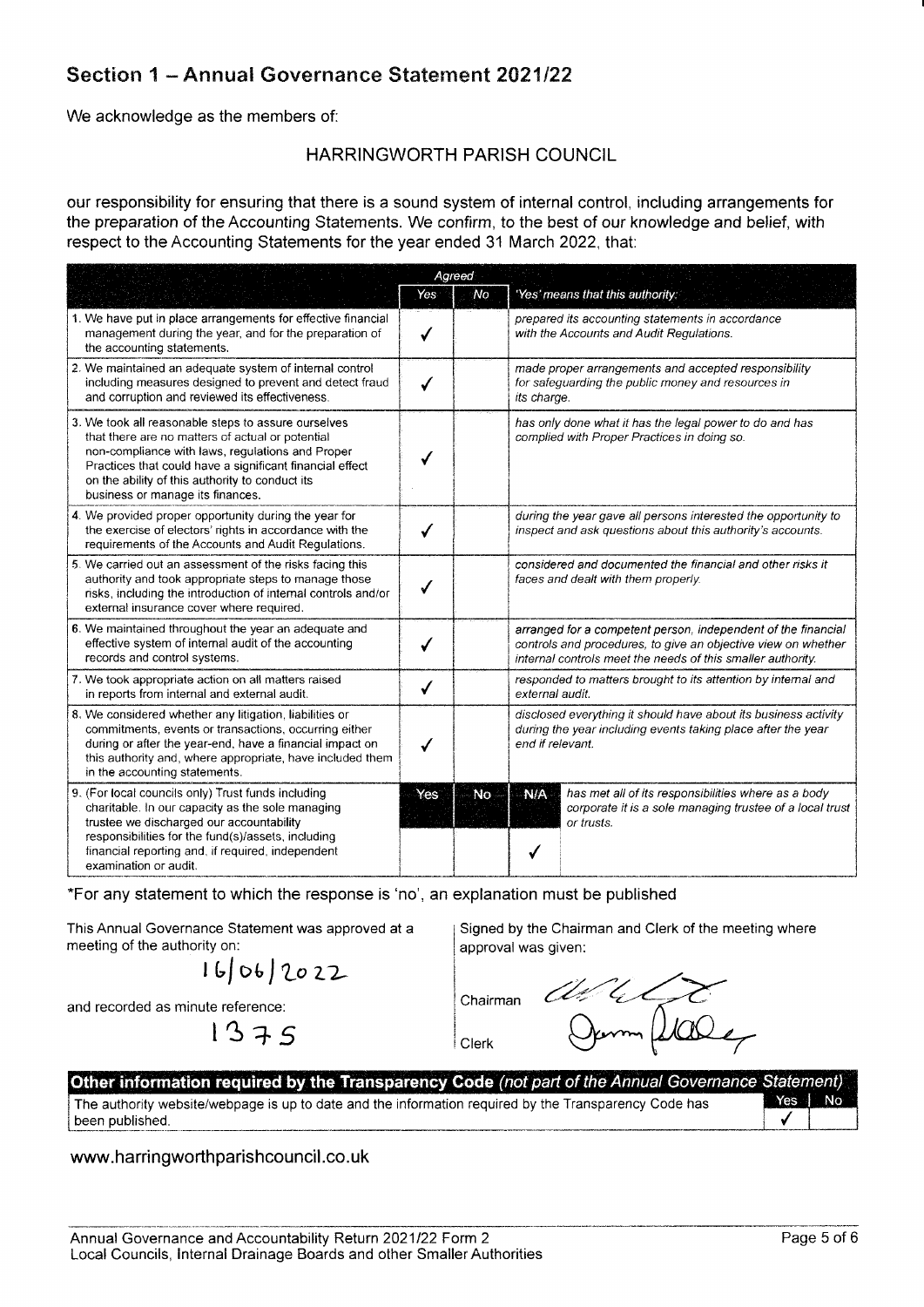## Section 2 - Accounting Statements 2021/22 for

## HARRINGWORTH PARISH COUNCIL

|                                                                   | Year ending           |                       | Notes and guidance                                                                                                                                                                                               |  |  |
|-------------------------------------------------------------------|-----------------------|-----------------------|------------------------------------------------------------------------------------------------------------------------------------------------------------------------------------------------------------------|--|--|
|                                                                   | 31 March<br>2021<br>£ | 31 March<br>2022<br>£ | Please round all figures to nearest £1. Do not leave any<br>boxes blank and report £0 or Nil balances. All figures must<br>agree to underlying financial records.                                                |  |  |
| 1. Balances brought<br>forward                                    | 12,798                | 14,155                | Total balances and reserves at the beginning of the year<br>as recorded in the financial records. Value must agree to<br>Box 7 of previous year.                                                                 |  |  |
| 2. (+) Precept or Rates and<br>Levies                             | 6,180                 |                       | Total amount of precept (or for IDBs rates and levies)<br>6,180 received or receivable in the year. Exclude any grants<br>received.                                                                              |  |  |
| 3. (+) Total other receipts                                       | 317                   | 3.039                 | Total income or receipts as recorded in the cashbook less<br>the precept or rates/levies received (line 2). Include any<br>grants received.                                                                      |  |  |
| 4. (-) Staff costs                                                | 871                   | 1.632                 | Total expenditure or payments made to and on behalf<br>of all employees. Include gross salaries and wages,<br>employers NI contributions, employers pension<br>contributions, gratuities and severance payments. |  |  |
| 5. (-) Loan interest/capital<br>repayments                        | 600                   |                       | Total expenditure or payments of capital and interest<br>600 made during the year on the authority's borrowings (if any).                                                                                        |  |  |
| 6. (-) All other payments                                         | 3,669                 | 6,331                 | Total expenditure or payments as recorded in the cash-<br>book less staff costs (line 4) and loan interest/capital<br>repayments (line 5).                                                                       |  |  |
| $7. (=)$ Balances carried<br>forward                              | 14,155                | 14,811                | Total balances and reserves at the end of the year. Must<br>equal $(1+2+3) - (4+5+6)$ .                                                                                                                          |  |  |
| 8. Total value of cash and<br>short term investments              | 14,155                | 14,811                | The sum of all current and deposit bank accounts, cash<br>holdings and short term investments held as at 31 March -<br>To agree with bank reconciliation.                                                        |  |  |
| 9. Total fixed assets plus<br>long term investments<br>and assets | 21,630                |                       | The value of all the property the authority owns $-$ it is made<br>21,630 up of all its fixed assets and long term investments as at<br>31 March.                                                                |  |  |
| 10. Total borrowings                                              | 6,450                 | 6,001                 | The outstanding capital balance as at 31 March of all loans<br>from third parties (including PWLB).                                                                                                              |  |  |
| 11. (For Local Councils Only)                                     | Yes                   | N/A<br>No             | The Council as a body corporate acts as sole trustee for                                                                                                                                                         |  |  |
| Disclosure note re Trust funds<br>(including charitable)          |                       |                       | and is responsible for managing Trust funds or assets.                                                                                                                                                           |  |  |
|                                                                   |                       | ✓                     | N.B. The figures in the accounting statements above do<br>not include any Trust transactions.                                                                                                                    |  |  |

I certify that for the year ended 31 March 2022 the Accounting Statements in this Annual Governance and Accountability Return have been prepared on either a receipts and payments or income and expenditure basis following the guidance in Governance and Accountability for Smaller Authorities - a Practitioners' Guide to Proper Practices and present fairly the financial position of this authority. Signed by Responsible Financial Officer before being

approval

Date **0.6/06/2022** 

I confirm that these Accounting Statements were<br>approved by this authority on this date:

 $16006/2022$ 

as recorded in minute reference

 $1375$ 

Signed by Chairman of the meeting where the Accounting Statements were approved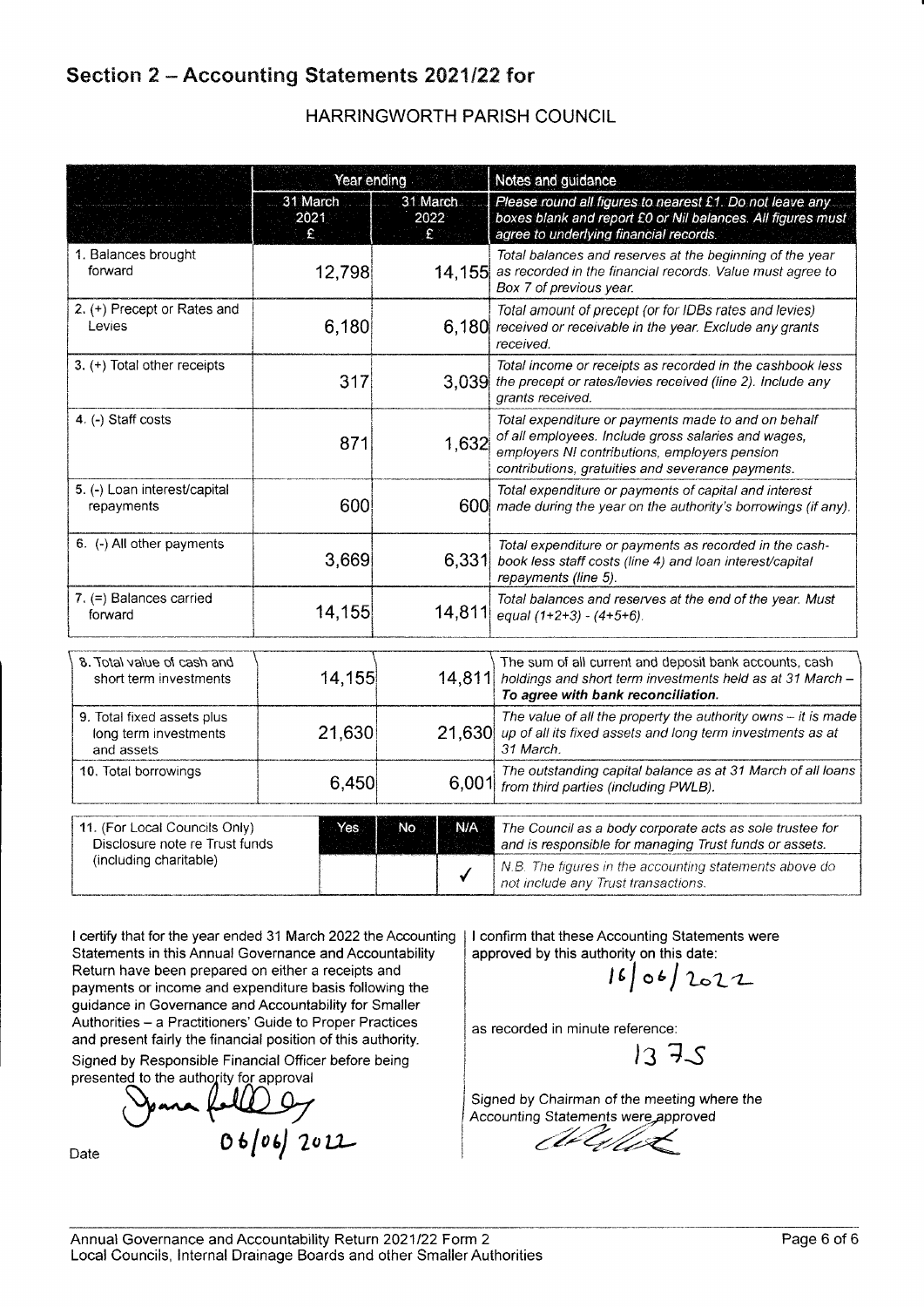# Explanation of variances - pro forma (internally audited)

Name of smaller authority: Harringworth Parish Council

County area (local councils and parish meetings only: Northamptonshire Please provide full explanations, including numerical values, for the following:

- variances of more than 15% between totals for individual boxes (except variances of less than £200);
- . <sup>a</sup>breakdown of approved reserves if the total reserves (Box 7) figure is more than twice the annual precept/rates & levies value (Box 2).

| <b>Section 2</b>                                                                | 2021/21<br>£  | 2021/22<br>£                                                                               | Variance<br>£  | Variance<br>$\%$ | Detailed explanation of variance<br>(with amounts $E$ )                                                                                                                                                                |
|---------------------------------------------------------------------------------|---------------|--------------------------------------------------------------------------------------------|----------------|------------------|------------------------------------------------------------------------------------------------------------------------------------------------------------------------------------------------------------------------|
| Box 2<br>Precept or<br>Rates and<br>Levies                                      | 6180          | 6180                                                                                       | $\overline{0}$ | $\mathbf 0$      |                                                                                                                                                                                                                        |
| Box 3<br>Total other<br>receipts                                                | 317           | 3039                                                                                       | $+2722$        | +859%            | In 2021/22 there was a large take up<br>of burial plots providing extra income<br>of £2535                                                                                                                             |
| Box 4<br>Staff costs                                                            | 871           | 1632                                                                                       | $+761$         | $+87%$           | Increase due to March 2021 payslip<br>carried forward to 2021/22 FY. Also,<br>Clerk's annual salary increased by<br>£238 in accordance with E01-20<br>2020/21 National Joint Council for<br>Local Government Services. |
| Box 5<br>Loan<br>interest/<br>capital<br>repayments                             | 600           | 600                                                                                        | $\mathbf 0$    | 0                |                                                                                                                                                                                                                        |
| Box 6<br>All other<br>payments                                                  | 3669          | 6331                                                                                       | $+2662$        | $+73%$           | Church yard repairs and tree work<br>£1895.Rent for Village Hall post<br>COVID £150. Bank charges of £41                                                                                                               |
| Box 9<br><b>Total fixed</b><br>assets &<br>long term<br>investments<br>& assets | 21630         | 21630                                                                                      | 581            | 18%              |                                                                                                                                                                                                                        |
| <b>Box 10</b><br>Total<br>borrowings                                            | 6450          | 6001                                                                                       | $-(E449)$      | $(-7.0\%)$       | Reduction in loan as it is paid off                                                                                                                                                                                    |
| <b>Explanation</b><br>for 'high'<br><b>reserves</b>                             | General funds | reserves at the year end:<br>Burial ground provision.<br>Election expenses provision £1500 | £7896<br>£5415 |                  | Box 7 is more than twice Box 2 because the authority held the following breakdown of                                                                                                                                   |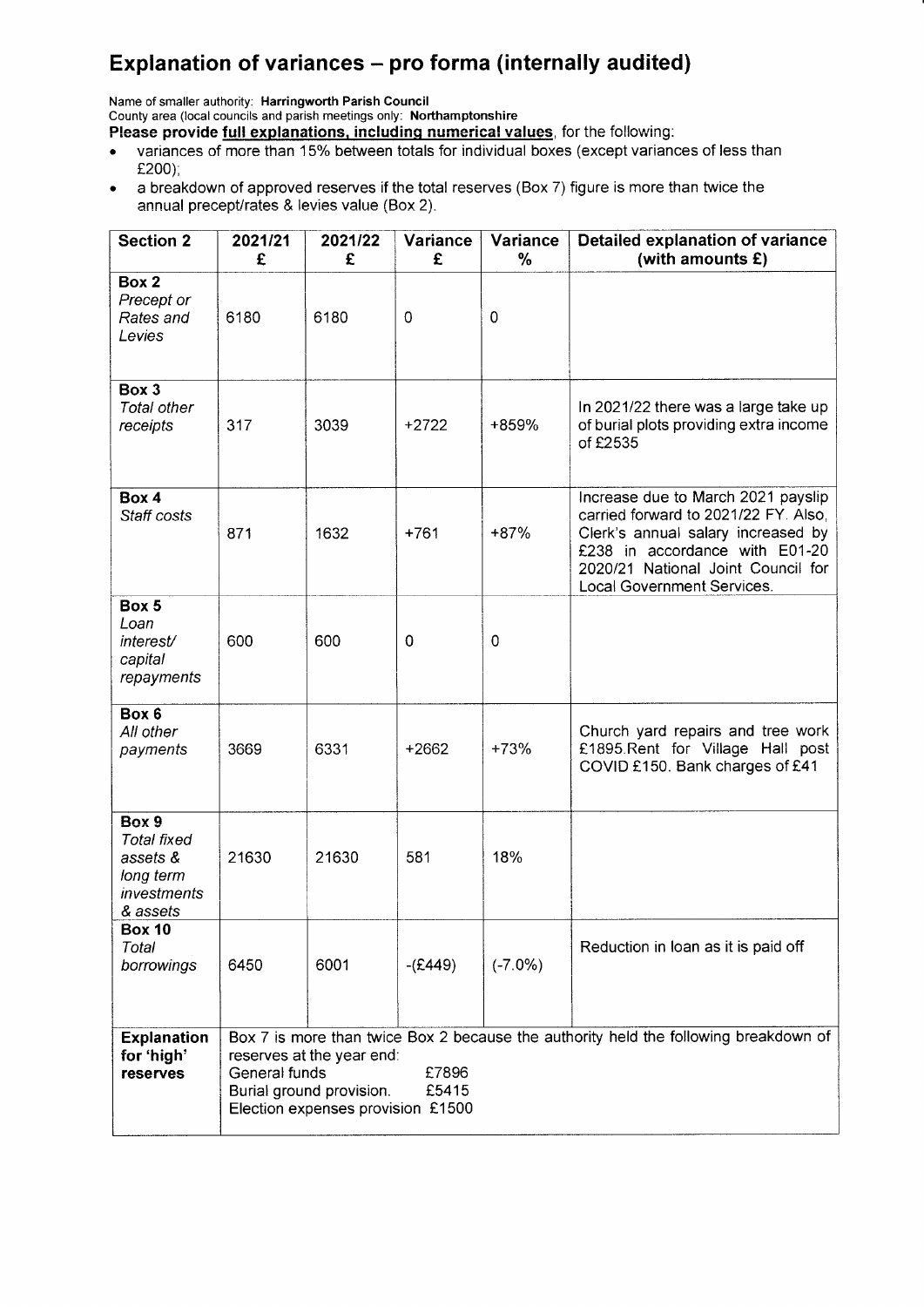# Bank reconciliation - pro forma

Name of smaller authority: Harringworth Parish Gouncil

County area (local councils and parish meetings only): Northamptonshire

#### Financial year ending 31 March 2022

### Prepared by Joanna Patterson-Gordon, Responsible Finance Officer

## Date 2<sup>nd</sup> June 2022

| Balance per bank statements as at 31 March 2022<br><b>HSBC Community Account</b><br><b>HSBC BMM Account</b><br><b>Unity Trust Current Account</b> | £<br>11010<br>4086<br>513 | £     |
|---------------------------------------------------------------------------------------------------------------------------------------------------|---------------------------|-------|
| Petty cash float (if applicable)                                                                                                                  | 15609                     |       |
| Less: any unpresented cheques at 31 March 2022                                                                                                    |                           | 998   |
| Add: any un-banked cash at 31 March 2022                                                                                                          | 200                       |       |
| Net balances as at 31 March 2022 (Box 8)                                                                                                          |                           | 14811 |
| The net balances reconcile to the Cash Book (receipts and payments account) for<br>the year, as follows:                                          |                           |       |
| <b>CASH BOOK:</b>                                                                                                                                 |                           |       |
| Opening Balance 1 April 2021 (Prior year Box 8)                                                                                                   | 14155                     |       |
| Add: Receipts in the year                                                                                                                         | 9219                      |       |
| Less: Payments in the year $(f1$ rounding)                                                                                                        |                           | 8563  |
| Closing balance per cash book [receipts and payments book] as<br>at 31 March 2022<br>(must equal net balances above - Box 8)                      |                           | 14811 |